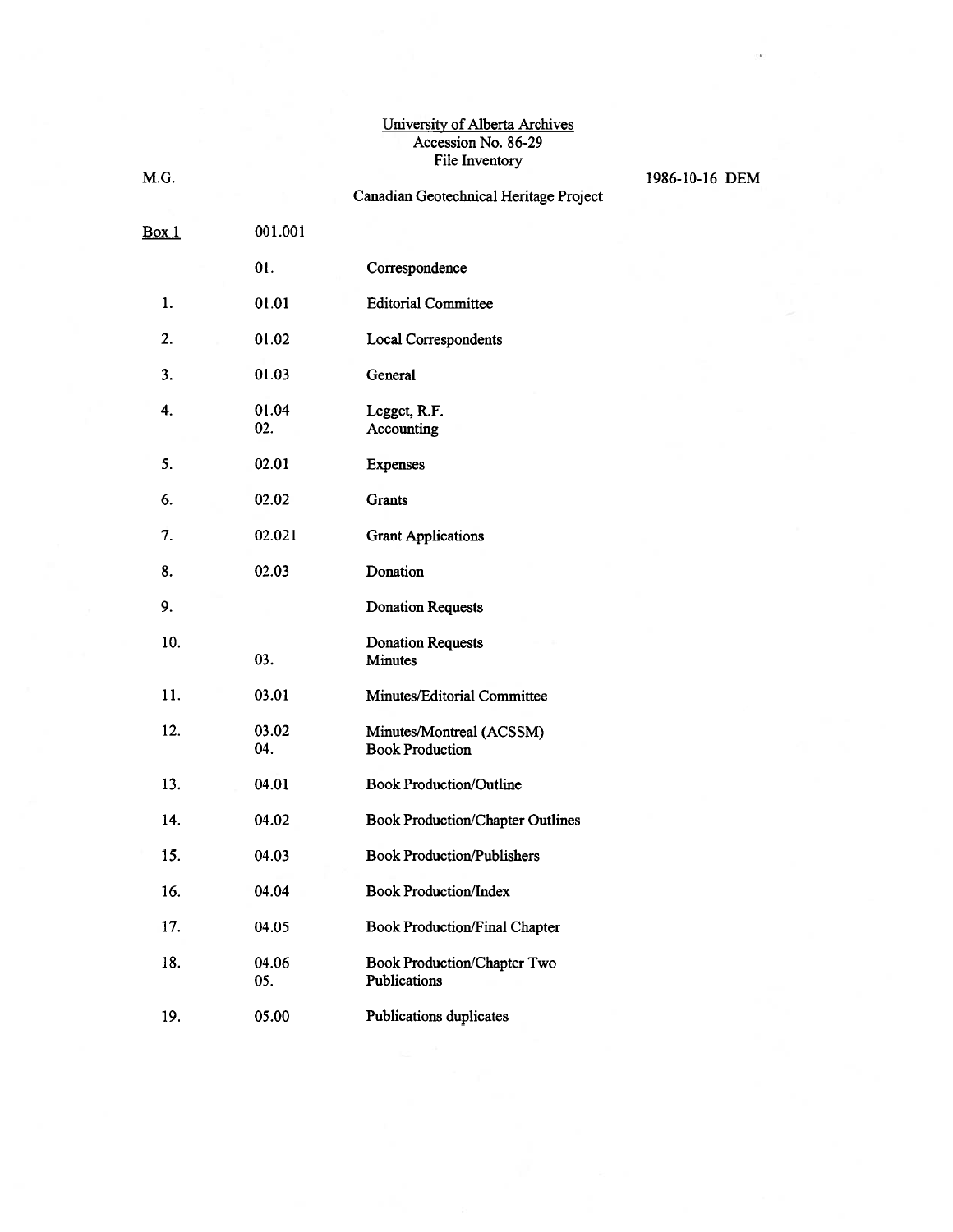| M.G.         | 1986-10-16 DEM |                                                          |
|--------------|----------------|----------------------------------------------------------|
|              |                | Canadian Geotechnical Heritage Project                   |
| 20.<br>Box 2 | 05.01          | Publications File #1 - Articles 1 - 46                   |
| 21.          | 05.02          | Publications File $#2$ – Articles 47 –                   |
| 22.          | 05.03          | Publications File $#3$ – Articles $89 - 10$              |
| 23.          | 05.04          | Publications File #4 - Articles 102 - 119                |
| 24.          | 05.05          | Publications File #5 - Articles 120 - 129                |
| 25.          | 05.07          | Publications File #7 - Article 131                       |
| 26.          | 05.08          | Publications File #8 - Article 132                       |
| 27.          | 05.09          | Publications File #9 - Article 133                       |
| 28.          | 05.10          | Publications File #10 - Articles 134 & 135               |
| 29.          | 05.11          | Publications File $#11 -$ Article 136                    |
| 30.          | 05.30          | <b>Publications File Geotechnical News</b>               |
| 31.          | 05.40<br>06.   | Engineering Journal - Indices<br>Photographs             |
| 32.          | 06.01          | Photographs, Dr. R.M. Hardy (listing)                    |
| 33.          | 06.02          | Photographs, General                                     |
| 34.          | 06.03          | Photographs, Hardy & Leggatt                             |
| 35.          | 06.04          | Photographs, Owner, R.A. Spence                          |
| 36.          | 06.05          | Photographs, P.F.R.A. (from N. Peters)                   |
| 37.          | 06.06.<br>07.  | Photographs, P.F.R.A. (from G. Watson)<br>Administration |
| $Box$ 3      |                |                                                          |
| 38.          | 07.01          | Administration, Curriculum vitae                         |
| 39.          | 07.02          | Administration, Address List                             |
| 40.          | 07.03          | <b>Administration</b> , Releases                         |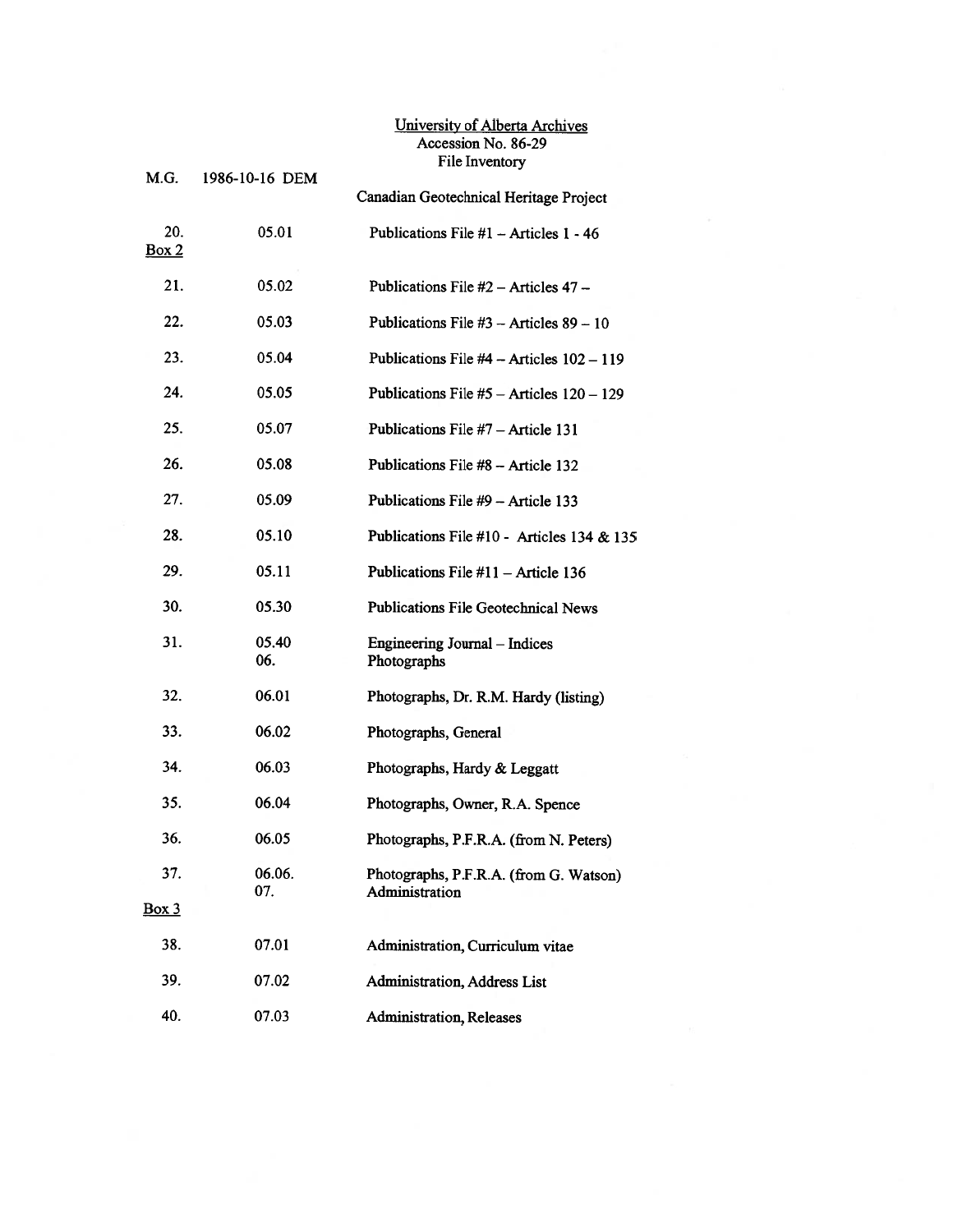| M.G. | 1986-10-16 DEM |                                                                  |
|------|----------------|------------------------------------------------------------------|
|      |                | Canadian Geotechnical Heritage Project                           |
| 41.  | 07.04          | <b>Administration</b> , Forms                                    |
| 42.  | 07.05          | Administration, List of Interviews                               |
| 43.  | 07.06          | Administration, Publication Lists                                |
| 44.  | 07.061         | Administration, Publication Lists: Hardy                         |
| 45.  | 07.062         | Pubs List: Ontario M.T.C.                                        |
| 46.  | 07.07<br>08.   | <b>Interview Appraisals</b><br>Universities                      |
| 47.  | 08.011         | Universities, Alberta Courses                                    |
| 48.  | 08.012         | Universities, Alberta Graduates                                  |
| 49.  | 08.02          | Universities, British Columbia courses                           |
| 50.  | 08.03          | Universities, McGill                                             |
| 51.  | 08.04          | Universities, Queens                                             |
| 52.  | 08.051         | Universities, New Brunswick                                      |
| 53.  | 09.<br>09.01   | <b>Roads and Highways</b><br>Roads & Highways, Ontario           |
|      | 10.            | <b>Foundations</b>                                               |
| 54.  | 10.01          | Foundations, Slurry Trench                                       |
| 55.  | 10.021         | Formations - Franki Piles                                        |
| 56.  | 11.<br>11.02   | <b>Geographical Sketches</b><br>Biographical Sketches: Hall, Per |
| 57.  | 11.03          | Biographical Sketches: Legget, R.F.                              |
| 58.  | 11.04          | Biographical Sketches: Harely, R.M.                              |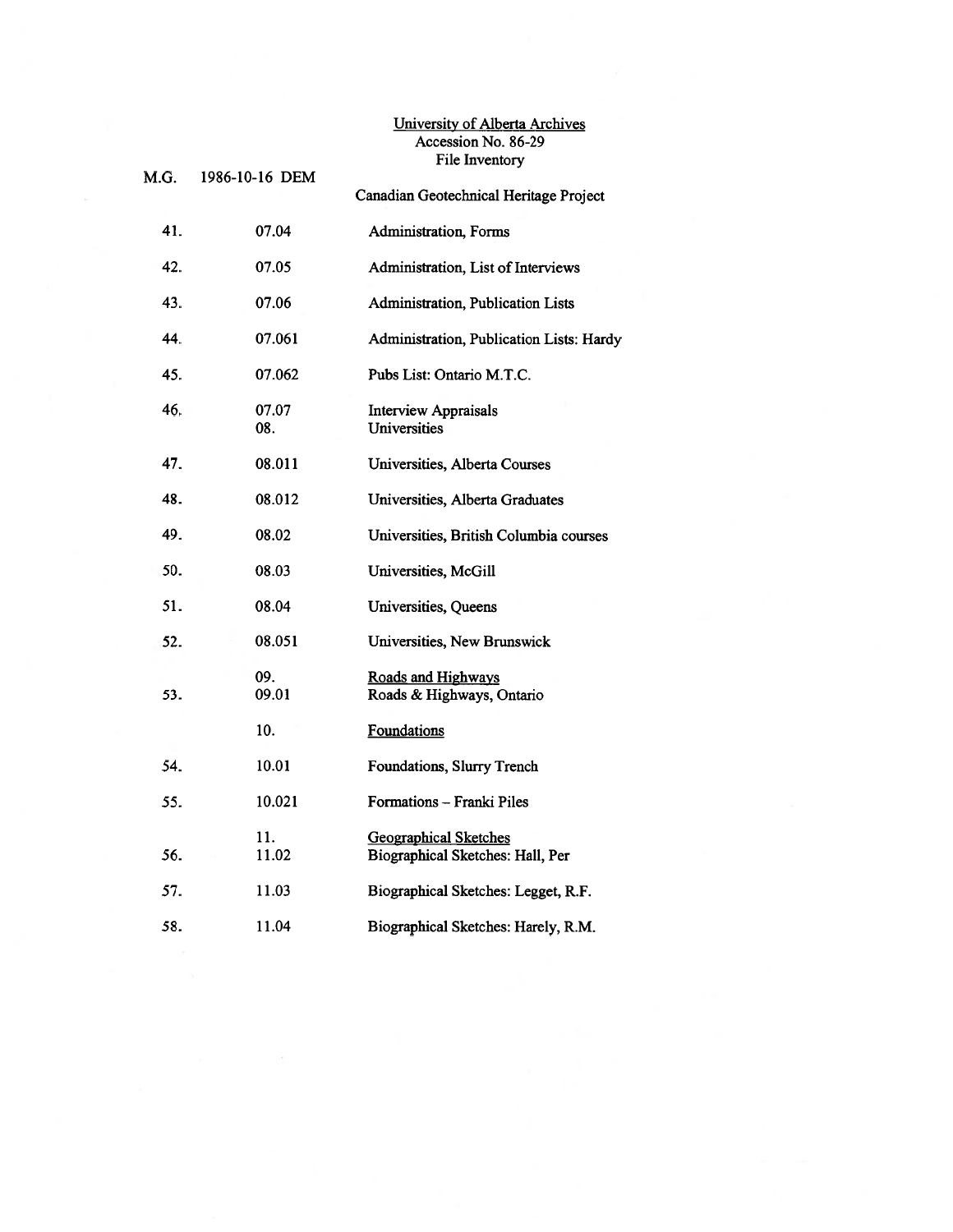| M.G.  | 1986-10-16 DEM | Canadian Geotechnical Heritage Project               |
|-------|----------------|------------------------------------------------------|
|       |                |                                                      |
| 59.   | 11.05          | Biographical Sketches: McFarlane, H.W.               |
| 60.   | 12.<br>12.01   | Awards<br>Franki Fellowship Award                    |
| 61.   | 12.02          | Beaverbrook Scholarship                              |
|       | 13.            | <b>Company Histories</b>                             |
| 62.   | 13.01          | Axel Johnson Group                                   |
| 63.   | 13.02          | Terratech                                            |
| 64.   | 13.03          | Geocon Ltd.                                          |
| 65.   | 13.04          | Spencer, White & Prentis                             |
| 66.   | 13.05          | Franki Canada Ltd.                                   |
| 67.   | 13.06          | <b>SNC</b> Group                                     |
| 68.   | 13.07          | <b>Western Caissons</b>                              |
| 69.   | 13.08          | Golder, (H.Q.) Associates                            |
| Box 4 |                |                                                      |
| 70.   | 13.09          | A.D.T. Ltd.                                          |
|       | 14.            | <b>Association Histories</b>                         |
| 71.   | 14.01          | Association Histories, Canadian Geotechnical Society |
|       | 15.            | <b>Regional Developments</b>                         |
| 72.   | 15.01          | Quebec                                               |
| 73.   | 15.02          | Alberta                                              |
| 74.   | 15.03          | Ontario                                              |
| 75.   | 15.04          | <b>British Columbia</b>                              |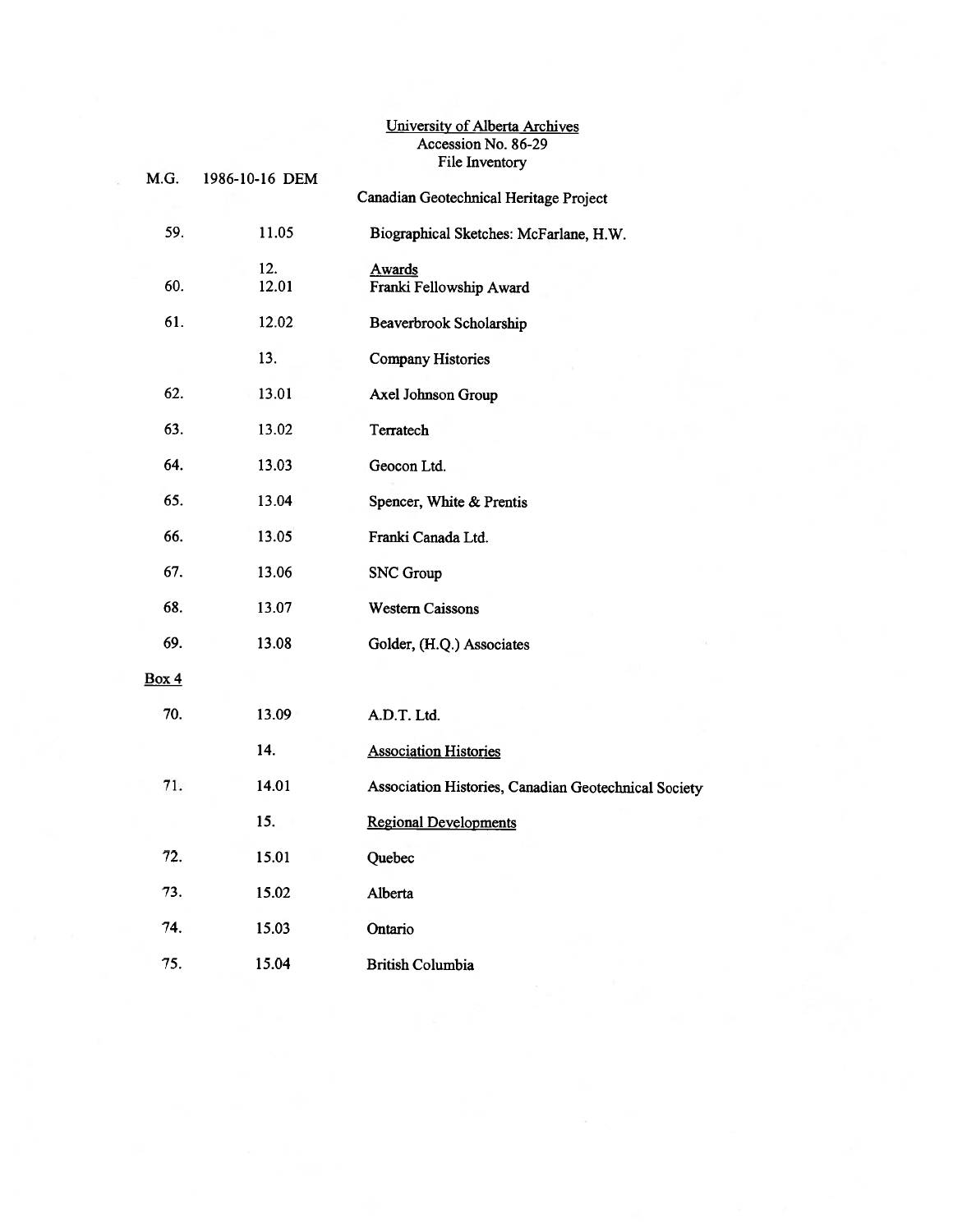|      |                  | University of Alberta Archives                                                                                                                                                                         |
|------|------------------|--------------------------------------------------------------------------------------------------------------------------------------------------------------------------------------------------------|
|      |                  | Accession No. 86-29                                                                                                                                                                                    |
| M.G. | 1986-10-16 DEM   | File Inventory                                                                                                                                                                                         |
|      |                  | Canadian Geotechnical Heritage Project                                                                                                                                                                 |
| 76.  | 49               | Adams, John I - May 2/83 by Roly Salvas                                                                                                                                                                |
| 77.  | $\mathbf 1$      | Baracos, Andy - Nov. 11/82 by Jean Crozier                                                                                                                                                             |
| 78.  | $\boldsymbol{2}$ | Bazzett, Don - Nov. 21/82 by Jean Crozier - two tape set                                                                                                                                               |
| 79.  | 50               | Bozozuk, M. – Side A only<br>- this tape also has E. Penner interview (#130)                                                                                                                           |
| 80.  | 51               | Brawner, C.O. - June 17/83 by I.G. Bruce                                                                                                                                                               |
| 81.  | 3                | Brodeur, Clem – transcript only                                                                                                                                                                        |
| 82.  | 4                | Brooker, Elmer - Apr. 22/83 by J. Crozier - two tape set                                                                                                                                               |
| 83.  | 52               | Burpee, L.H. - transcript only                                                                                                                                                                         |
| 84.  | 72               | Chappell, B. transcript only                                                                                                                                                                           |
| 85.  | 5                | Charles, Maj. J.L. - Nov. 11/82 by J. Crozier                                                                                                                                                          |
| 86.  | 6                | Clark, Jack I. - Apr. 29/83 by J. Crozier and W. Savigny<br>- 3 tape set                                                                                                                               |
| 87.  | 53               | Cook, Paul - Nove. 23/83                                                                                                                                                                               |
| 88.  | 7                | Crawford, Carl – May 3/83 interview by J. Clark and W.<br>Savigny, evening lecture to Calgary Geotechnical Group on May 3/83;<br>4 tape set that includes final side of Alex Hemstock (#110) interview |
| 89.  | 54               | Cronkhite, R.H. - August 24/83 by J. Crozier - 2 tape set                                                                                                                                              |
| 90.  | 81               | Curtis, Bill - Nov. 18/83 by W. Savigny                                                                                                                                                                |
| 91.  | 82               | Dowling, P. - transcript only                                                                                                                                                                          |
| 92.  | 8                | Dyregrov. - Nov. 11/82 by J. Crozier                                                                                                                                                                   |
| 93.  | .73              | Eckenfelder, G.V. - transcript only                                                                                                                                                                    |
| 94.  | 9                | Eden, W.J. - Oct. 28/82 by J. Crozier<br>- 2 separate interviews - 2 tapes - 1 also has interviews of L.W. Gold<br>(#96) and G. Williams (#152).                                                       |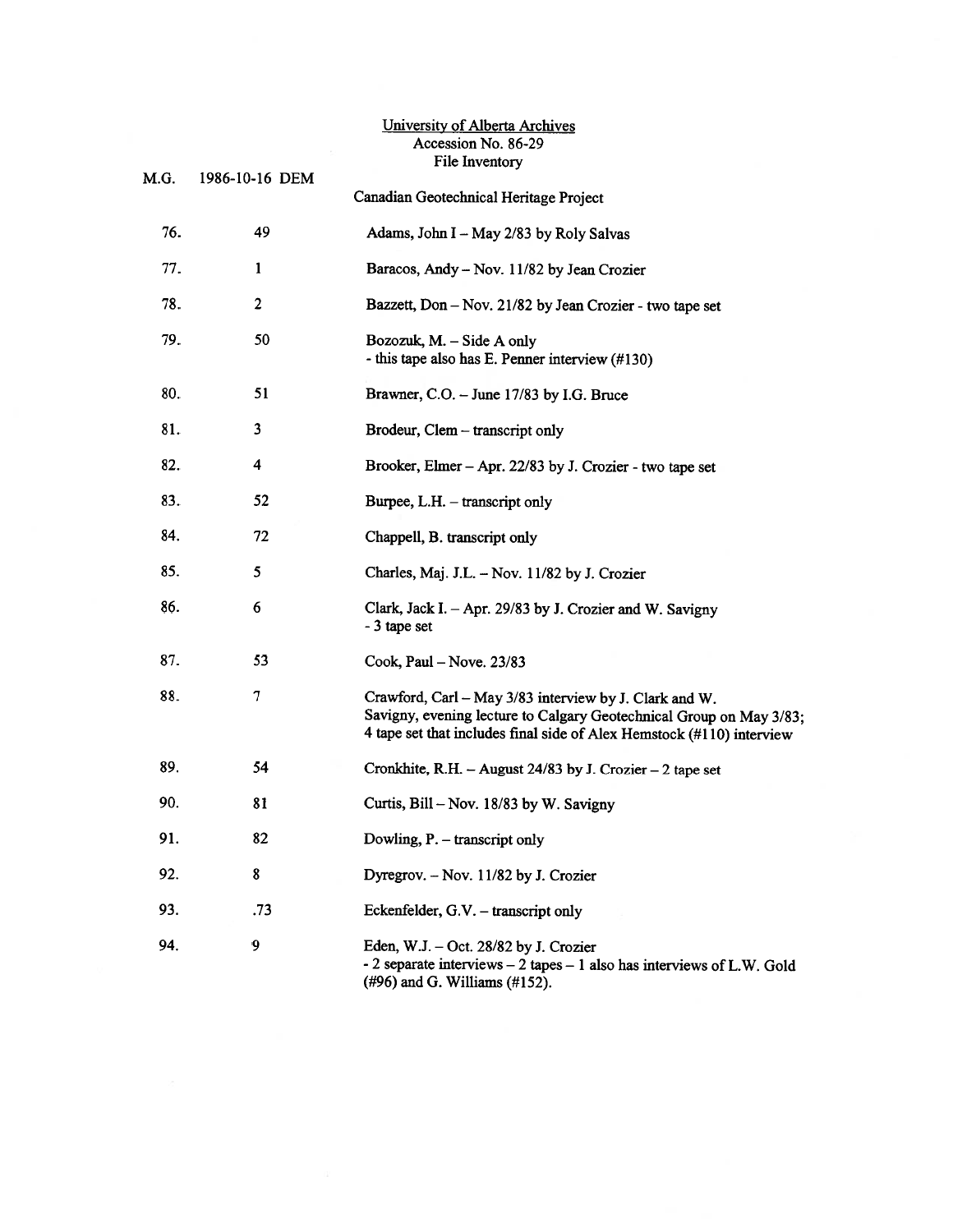| M.G.    | 1986-10-16 DEM | The meditory                                                                                                                                                                                                          |
|---------|----------------|-----------------------------------------------------------------------------------------------------------------------------------------------------------------------------------------------------------------------|
| Box 5   |                | Canadian Geotechnical Heritage Project                                                                                                                                                                                |
| 95.     | 83             | Fisk, Ray - transcript only                                                                                                                                                                                           |
| 96.     | 55             | Gold L.W. $-$ not date; see (#94.)                                                                                                                                                                                    |
| 97.     | 10             | Goodman, K.S. - April 29.83 by W. Savigry and J. Crozier<br>- 2 tape set                                                                                                                                              |
| 98.     | 41             | Hardy. R.M. 07/02/82 transcript only                                                                                                                                                                                  |
| 99.     | 42             | Hardy, R.M. 07/16/82 transcript only                                                                                                                                                                                  |
| 100.    | 43             | Hardy, R.M. 07/23/82 transcript only                                                                                                                                                                                  |
| 101.    | 44             | Hardy, R.M. 08/06/82 transcript only                                                                                                                                                                                  |
| 102.    | 45             | Hardy, R.M. 08/12/82 transcript only                                                                                                                                                                                  |
| 103.    | 69             | Hardy, R.M. 08/27/82 transcript only                                                                                                                                                                                  |
| 104.    | 46             | Hardy, R.M. 09/03/82 transcript only                                                                                                                                                                                  |
| 105.    | 47             | Hardy, R.M. 09/16/82 transcript only                                                                                                                                                                                  |
| 106.    | 48             | Hardy, R.M. 09/17/82 transcript only                                                                                                                                                                                  |
| 107.    | 70             | Hardy, R.M. 09/24/82 transcript only                                                                                                                                                                                  |
| 108.    | 71             | Hardy, R.M. 10/01/82 transcript only                                                                                                                                                                                  |
| 109.    | 71             | Harris, M.C. - transcript only                                                                                                                                                                                        |
| 110.    | 56             | Hemstock, R.A. - May 3/83 by K.W. Savigny<br>- 2 of 3 sides for end of interview; see #94.                                                                                                                            |
| 111.    | 13             | Hurtubise, Jacques - 2 separate interviews<br>- 1 is done with F. Lionel Peckover (#129-2 tape set)<br>- the other is a "solo interview" with Mr. Hurtubise.<br>- Both are conducted by J. Crozier on Oct. 29 - 30/82 |
| 112.    | 14             | Kirkbride, Dave - Dec. 8/82 by J. Crozier (2 tapes)                                                                                                                                                                   |
| 113.    | 15             | Klohn, Earl - Nov. 21/82 by J. Crozier (2 tapes)                                                                                                                                                                      |
| 114.    | 17             | La Rochelle, P. - transcript only                                                                                                                                                                                     |
| Box 6   |                |                                                                                                                                                                                                                       |
| 115.    | 19             | Leggett, R.F. - transcript only                                                                                                                                                                                       |
| 116.    | 60             | MacDonald, Don - May 11/83 by F. Delory<br>- side A has an interview with Ken Peaker (#128)                                                                                                                           |
| 117.    | 21             | McFarlane, Howard W. - May 5/83 by P. Pheeney                                                                                                                                                                         |
| $118.*$ | 59             | MacFarlane, Ivan C. – on second half of side A and $1st$ half on<br>side B – tape contains M. Bozozuk (#79) and G.H. Johnston (#155)                                                                                  |
| 119.*   | 22             | Mcleod, Norman - Nov. 2/82 by J. Crozier<br>- includes Fred DeLory (#154)                                                                                                                                             |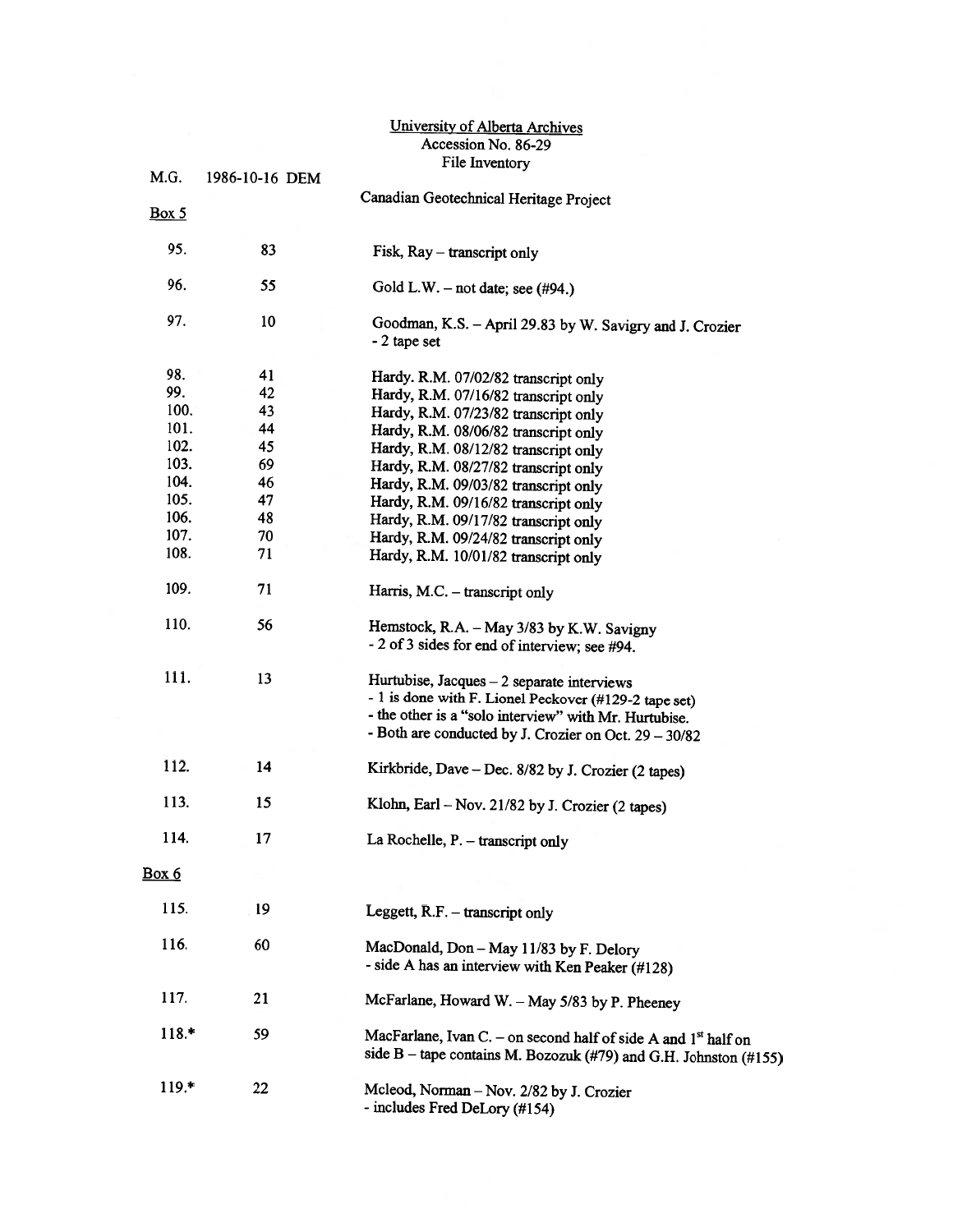|      |                | Life maemory                                                                                                                  |
|------|----------------|-------------------------------------------------------------------------------------------------------------------------------|
| M.G. | 1986-10-16 DEM | Canadian Geotechnical Heritage Project                                                                                        |
| 120. | 23             | McRostie, Gordon - Oct. 27/82 by J. Crozier                                                                                   |
| 121. | 24             | Meyerhof, G.G. $-$ Jan. 22 $-$ 24/83 by Eric Jordan<br>- 2 tape set                                                           |
| 122. | 25             | Milligan, V. - transcript only                                                                                                |
| 123. | 80             | Molland, J.P. - Oct. 28/83                                                                                                    |
| 124. | 84             | Morgenstern, N.D. – transcript only                                                                                           |
| 125. | 26             | Morrison, Carson - Nov. 2/82                                                                                                  |
| 126. | 27             | Morrison, Harold L. – Dec. 19/82 by J. Crozier<br>- 2 tape set                                                                |
| 127. | 28             | Naismith, Hugh - Nov. 19/82 by J. Crozier<br>- 2 tape set                                                                     |
| 128. | 58             | Peaker, Ken - April 26/83 by F. Delory<br>- on side A of tape; Side B is interview with Don MacDonald $(\text{\#}116)$        |
| 129. | 29             | Peckover, F.L. – transcript only                                                                                              |
| 130. | 61             | Penner, E. - see Bozozuk, M. (#79 Box 3)                                                                                      |
| 131. | 62             | Peters, Nick – Feb. 15/83 by D. Noonan                                                                                        |
| 132. | 30             | Piette, Guillaume - transcript only                                                                                           |
| 133. | 31             | Ripley, Charles - July 7/82 - transcript only                                                                                 |
| 134. | 74             | Ripley, Charles - Nov. 18/82 by J. Crozier<br>- 2 tape set                                                                    |
| 135. | 75             | Ripley, Charles – Oct. 28/83 – transcript only                                                                                |
| 136. | 76             | Rivard, Phil - Nov. 7/83                                                                                                      |
| 137. | 32             | Robinsky, Eli - April 7/83 by Roly Salvas                                                                                     |
| 138. | 33,34          | Rutka, Alex - April 22/83 by Roly Salvas<br>- only one tape from two of file                                                  |
| 139. | 63             | Scott, J.D. - May 5/83 by J. Crozier and Lain Bruce<br>- 2 tape set – interview is shared with Stan Thompson $(\text{\#}144)$ |
| 140. | 35             | Sennenville, Claude - Oct. 29/82 by J. Crozier                                                                                |